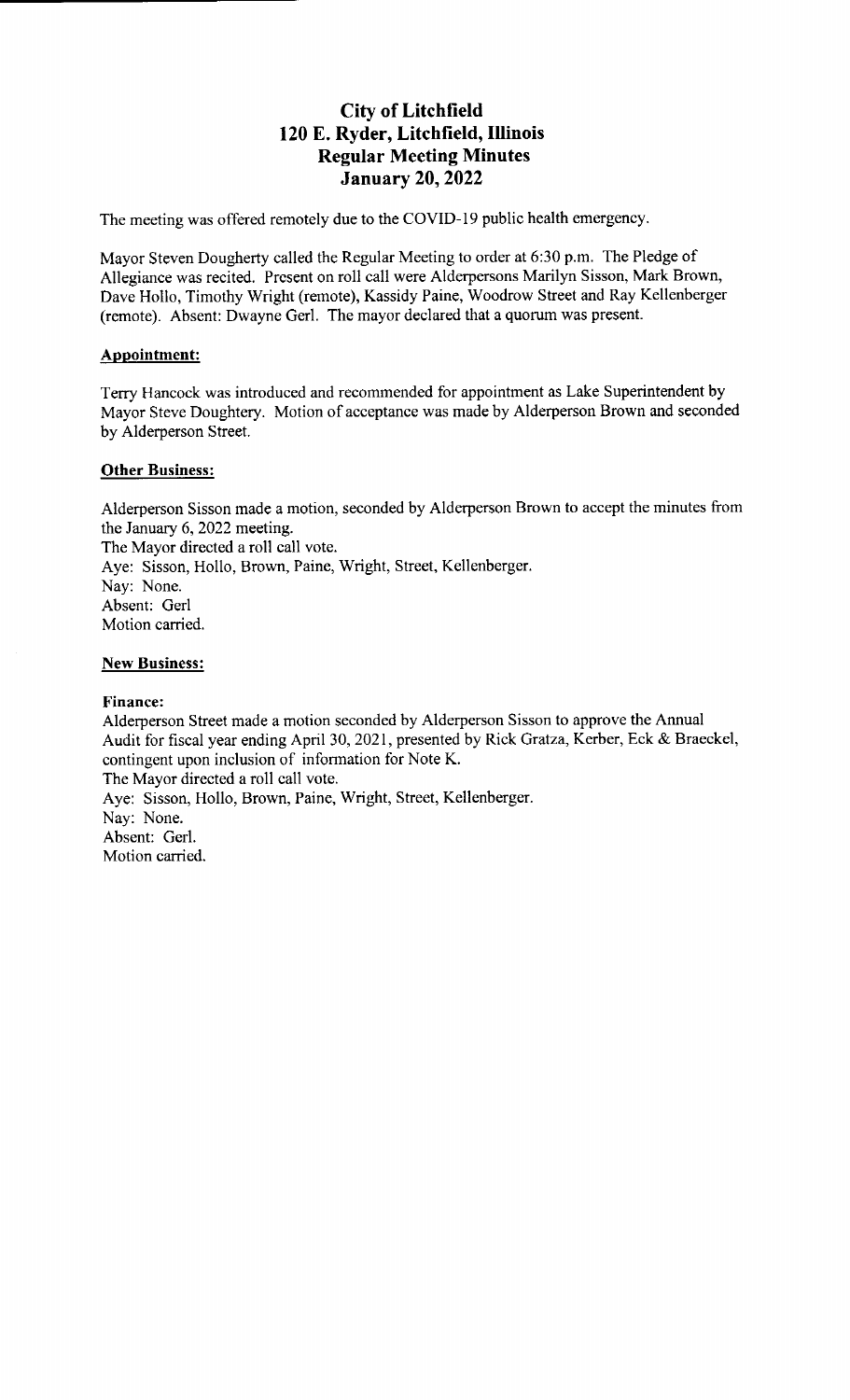## Lake:

Alderperson Hollo made a motion, seconded by Alderperson Brown to approve the 2022 Lease Agreements and Rules and Regulations for both the Lake Front Seasonal Camping and the Bi-Centennial Campground Seasonal Camping. The Mayor directed a roll call vote. Aye: Sisson, Hollo, Brown, Paine, Wright, Street, Kellenberger. Nay: None.

Absent: Gerl.

Motion carried.

### Tourism:

Alderperson Sisson made a motion, seconded by Alderperson Street to approve the expenditures and hiring of temporary employees for the Litchfield Pickers Markets in the amount not to exceed \$35, 000.00 and authorize the Mayor to sign any contracts associated with the event. The Mayor directed a roll call vote. Aye: Sisson, Hollo, Brown, Paine, Wright, Street, Kellenberger. Nay: None.

Absent: Gerl.

Motion carried.

Alderperson Sisson made a motion, seconded by Alderperson Hollo to approve an advertising services contract with Great Rivers & Routes Tourism Bureau for marketing Litchfield Tourism in the amount of \$40,000 and authorize the Mayor to sign the contract.

Mayor directed a roll call vote.

Aye: Sisson, Hollo, Brown, Paine, Wright, Street, Kellenberger. Nay: None. Absent: Gerl. Motion carried.

### Administration:

Alderperson Street made a motion, seconded by Alderperson Hollo to approve an ordinance amending video gaming terminal fees from \$25 per machine to \$250 per machine. Alderperson Brown inquired if there would be anyone exempt from this to which Mayor Dougherty replied there would not.

Mayor directed a roll call vote. Aye: Sisson, Hollo, Brown, Paine, Wright, Street. Nay: None. Abstained: Kellenberger Absent: Gerl. Motion carried.

Having no further business, Alderperson Sisson made a motion, seconded by Alderperson Street to adjourn the regular meeting of the Litchfield City Council. The Mayor called for <sup>a</sup> voice vote, motion carried, and the regular meeting adjourned at 6:55 p.m.

> $\mathcal{D}$ January 6, 2022